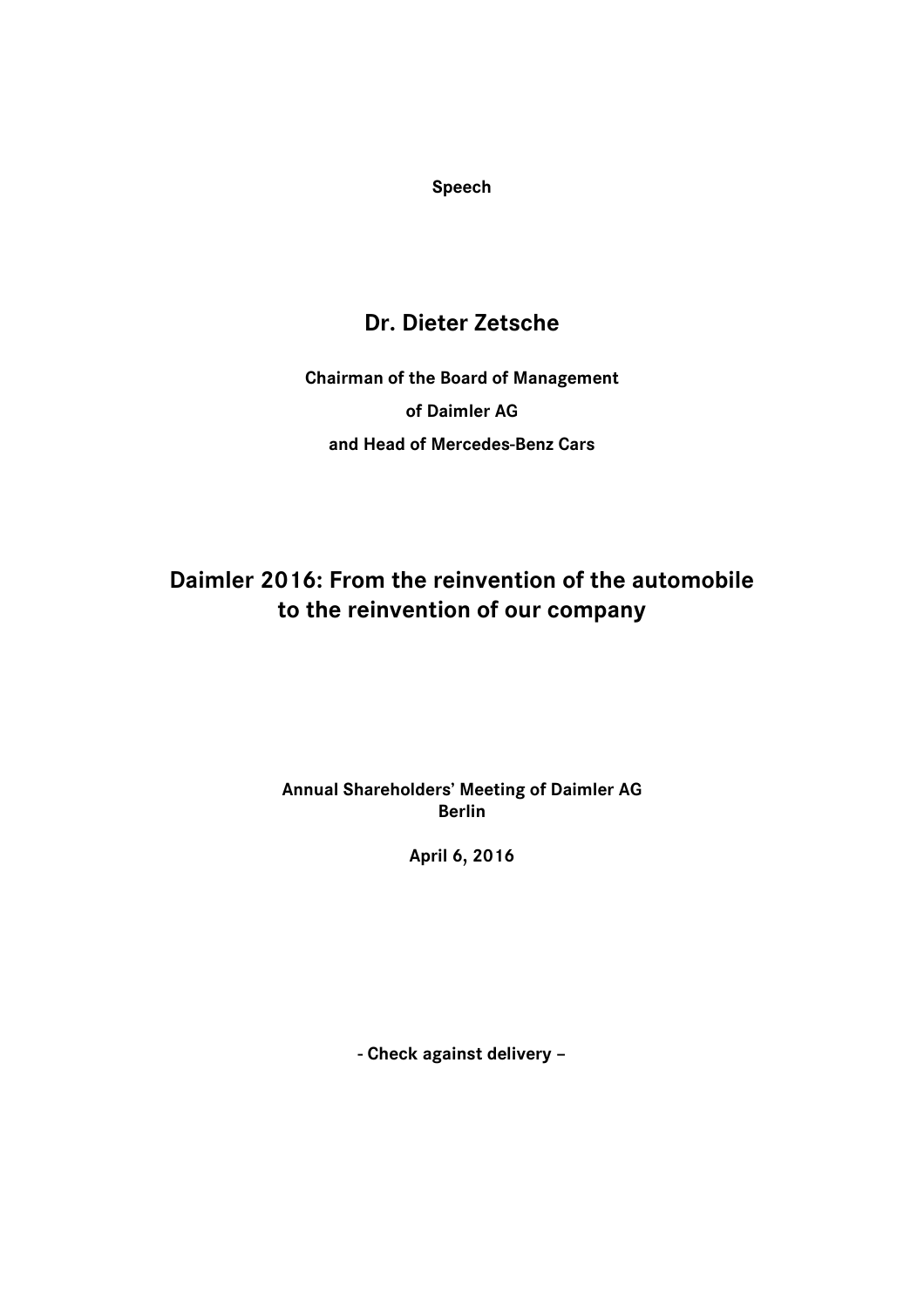# **Content**

| Introduction                                | $\overline{2}$ |
|---------------------------------------------|----------------|
| Worldwide opportunities for growth          | 3              |
| Efficient drive systems                     | 3              |
| Big data and autonomous driving             | 5              |
| Connectivity in road freight transport      | 5              |
| Digitization of the value chain             | 6              |
| New business models                         | 7              |
| Cultural transformation of the Daimler team | 7              |
| Conclusion                                  | 8              |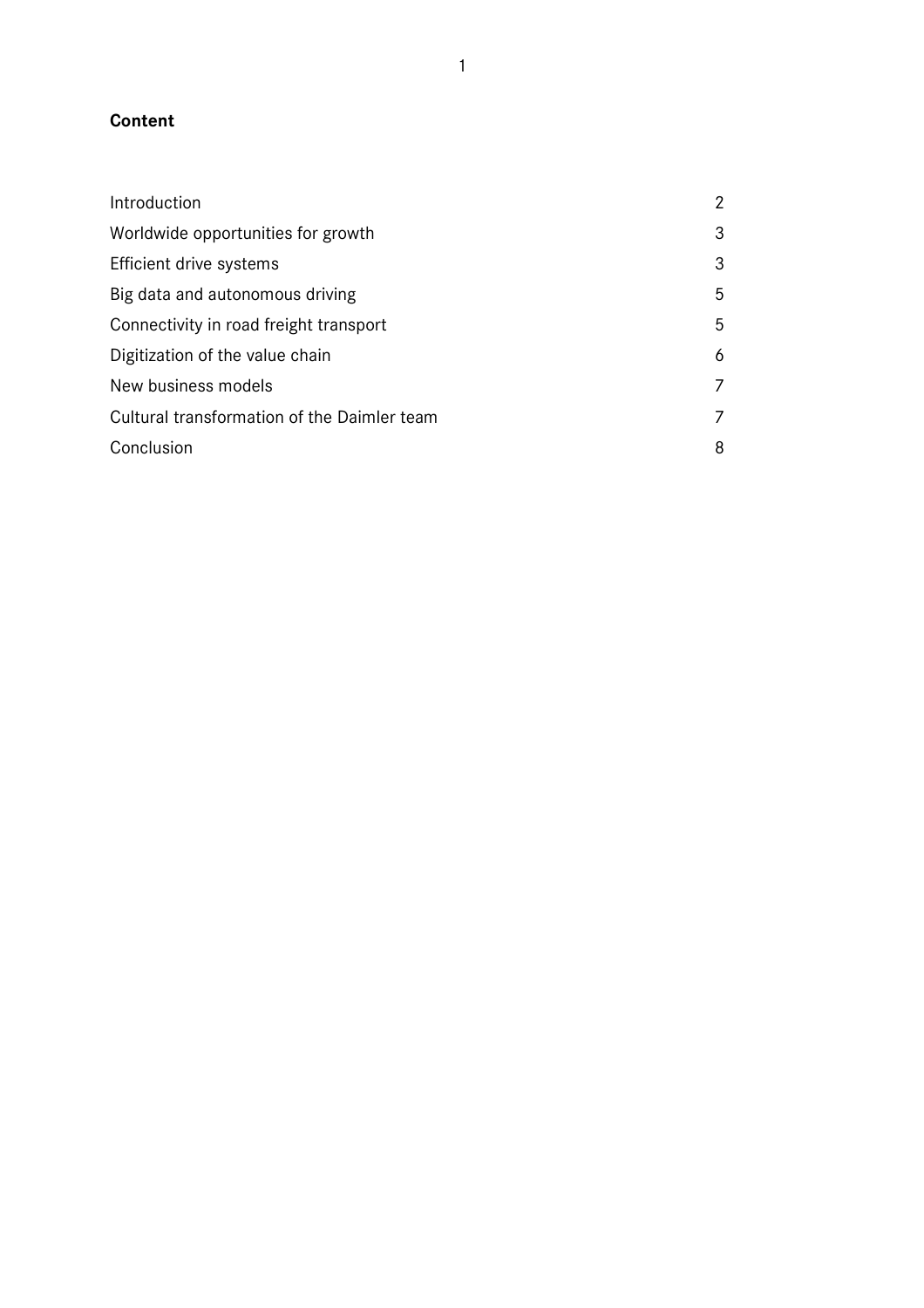### **Introduction**

Dear shareholders, shareholder representatives, ladies and gentlemen, Welcome to the Annual Shareholders' Meeting!

As you already know, we are looking back on the most successful year in the history of your company. We have set new records for unit sales, revenue and earnings. Because our profits have increased by a higher rate than our revenue, our growth has been very profitable as well. In our automotive business, we had a 9.4 percent return on sales, excluding special items. That means we exceeded our target rate of return of 9 percent. Accordingly, our recommendation to set this year's dividend at 3.25 euros represents an all-time high. This year, Daimler will be paying more money to its shareholders than any other DAX company.

At Mercedes-Benz Cars, we sold more than two million cars for the first time ever and reached our target return on sales of 10 percent in our ongoing business operations. At Daimler Trucks, we delivered on our promise and increased our sales to over 500,000 units. We significantly increased our earnings and our profitability. At Mercedes-Benz Vans, we set new records for unit sales, revenue and EBIT. Daimler Buses also increased its earnings slightly, in spite of the difficult business environment in regions such as Latin America. Daimler Financial Services once again posted record figures for its new business and contract volume. Its return on equity was 18 percent.

All of this was made possible by our 284,000 employees through their untiring dedication and hard work. And I would like to thank each and every one of our colleagues for this achievement.

My most important message to you, our shareholders, is that all of the signs indicate that 2016 will also be a good year for Daimler! We will publish our figures for the first quarter of 2016 in just over two weeks. I can already tell you the good news for Mercedes: We have never sold more cars in a first quarter than we did in 2016 — more than 483,000 in all. That's roughly 13 percent more than in the first quarter of 2015. This increase is mainly due to the strong demand for our compact cars, the new GLC and the vehicles that are locally produced in China. The new E-Class has not yet contributed to the increase. We expect that the model changeover will reduce our earnings in the short term. However, the increasing availability of the new E-Class — as well as favorable exchange rates — make us confident that our earnings will grow significantly in the second half of the year.

But I don't want to present our financial statements to you today. You can find them, in full detail, in our Annual Report. Today, I would like to talk to you in particular about a basic orientation that is more significant now — in the year of our 130th anniversary — than ever before: We are, and we will remain, pioneers of mobility. We know that the current situation is far from being the best of all possible worlds. And we intend to take advantage of the opportunities that changes always bring with them.

With that in mind, we have updated large parts of our company in recent years.

- Firstly, we have strengthened our core business primarily through new products and a new design language.
- $\bullet$  Secondly, we have further expanded our base for global growth  $-$  for example, through a flexible and efficient production network and the reorganization of our sales operations.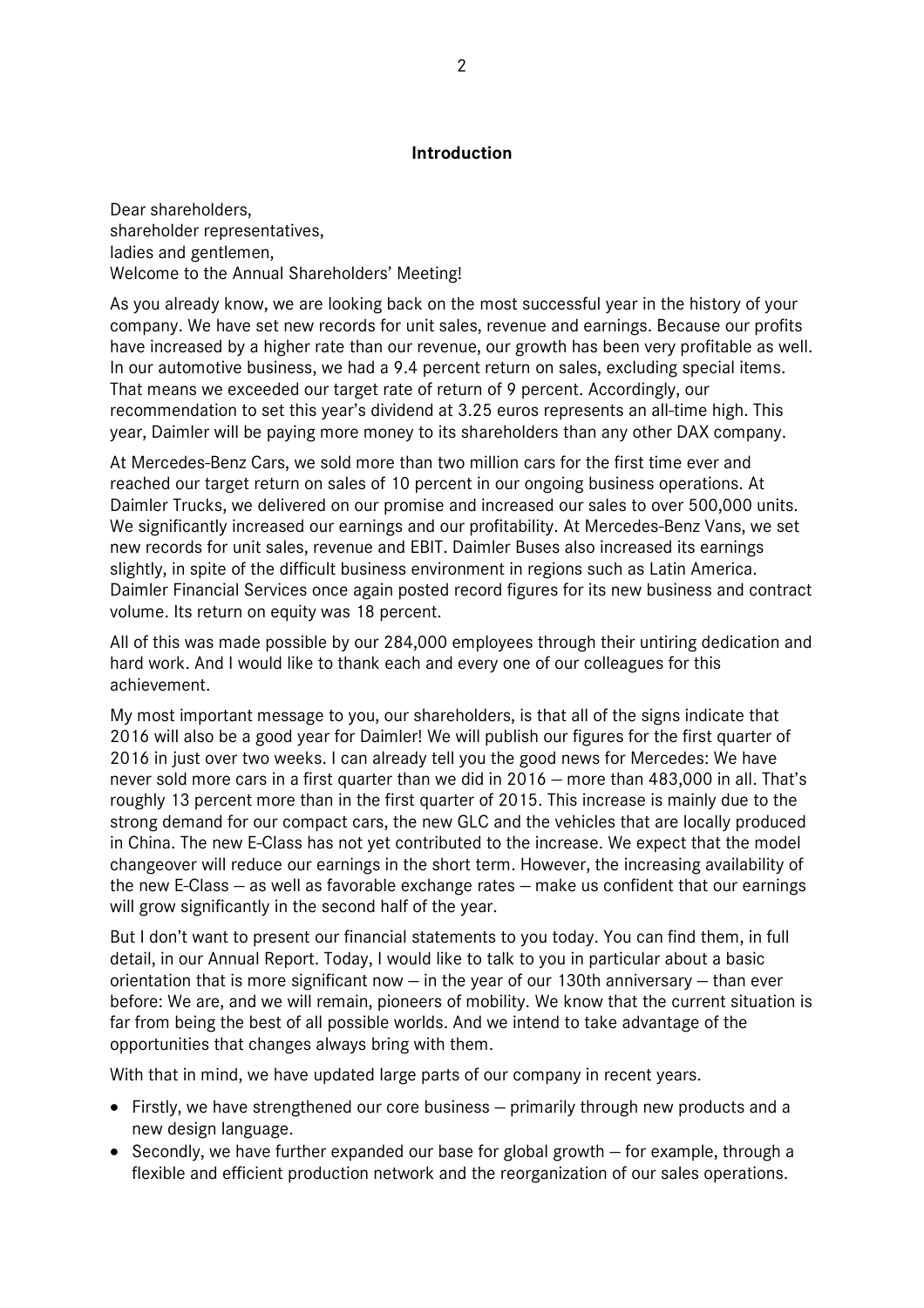- Thirdly, we have reinforced our claim to technology leadership especially with regard to autonomous driving.
- And fourthly, even though others may regard digitization as a threat for our sector  $$ we regard it as the greatest enrichment since the invention of the automobile.

These are the four pillars of Daimler's strategy, now and in the future. They are the basis of the success we enjoy today — and pave the way for the course we've set for the future. They offer us a wealth of new opportunities. Let me give you just a few examples.

### **Worldwide opportunities for growth**

Let's begin with the fact that for many years, experts have predicted the end of growth especially for the automotive industry. They've been saying that the boom in China in particular is over. But in fact, it's estimated that more than 80 million new vehicles will be sold worldwide this year. In China alone, the market could expand by almost 2.5 million automobiles in 2016. China has almost three times as many inhabitants as all the EU countries put together. Its vehicle density is still low — at least outside the major cities. Its middle class is growing. These are the reasons why China is now the biggest market for Mercedes. Two factors will play a key role for our further growth in China: the right products and local production. Our product lineup in China is more attractive than ever before. In 2015, we added 15 new or updated models — and many of them were developed especially for the Chinese market. In addition, roughly two thirds of the cars we sell in China are now produced within the country.

We are also growing in markets that were previously considered saturated. One example of that is Europe, where we sold 12 percent more cars in the first quarter than in the same period of 2015. Our market share has been growing steadily for the past two years. Mercedes-Benz is the world's fastest-growing premium brand. And to make sure this winning streak continues, we are maintaining the fast pace of our model offensive. For instance, in 2016, we will introduce a dozen new or updated car models. One example is the all-new GLC Coupe, which we presented in New York almost two weeks ago.

Unlike the passenger car market, the commercial vehicle business is more cyclical. This year, for example, the commercial vehicle markets will probably shrink in the regions that are relevant to us. But our long-term growth prospects are promising. We see tremendous potential in Africa, for example. A few weeks ago, we opened two regional centers for sales and service in Nairobi and Johannesburg. Using these centers as a base, we serve a total of 50 countries. We will also return to the Iranian market, where our commercial vehicles have an excellent reputation. Now that the sanctions are over, there's a great backlog of demand, especially for trucks. We will also further strengthen our position in our core markets in North America and Europe.

It's obvious that the more cars and commercial vehicles are on the road, the more efficiently each one of them must be operated. Here too, the spirit of invention is more urgently needed today than ever before.

#### **Efficient drive systems**

The technology that has generated the most headlines in recent months is that of diesel drive systems. Daimler did not cause these headlines. Nonetheless, a side effect of this development is that allegations were also made against our products. We categorically reject those allegations. Here, once again, are the facts. Firstly, our vehicles are certified and approved on the basis of applicable laws and regulations in the various regions. Secondly, deviations from the certified standard values can occur in real-life operation. This is not due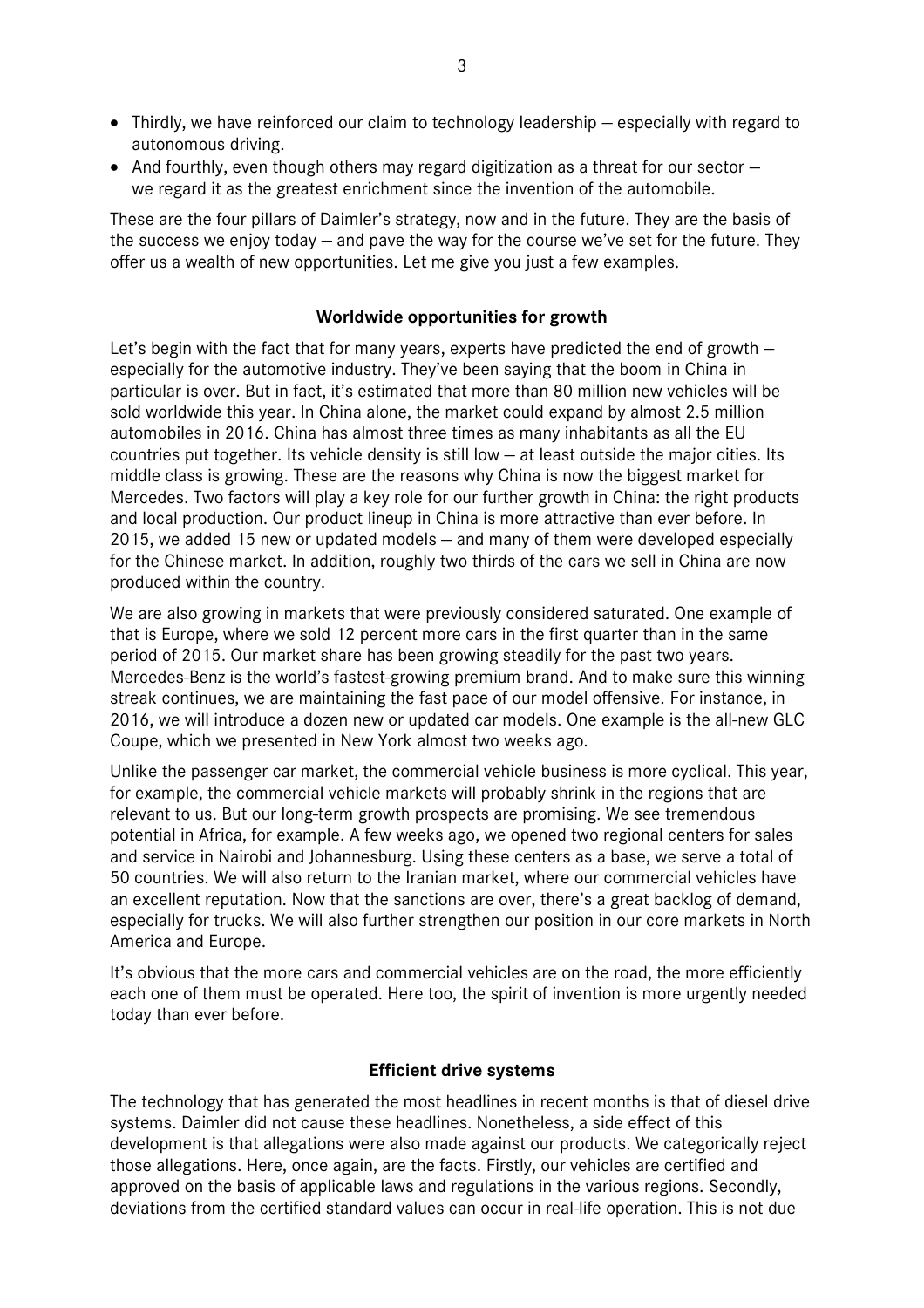to manipulation. On the contrary, it's a result of the legally prescribed measuring processes that are based on comparability. For years, we have actively supported the introduction of new measuring methods that are aimed, among other things, at bringing standard and real values as close together as possible. And we have also cooperated closely and constructively with the authorities — in Germany, Europe, the United States and elsewhere.

At the same time, we are continuing to refine our diesel technology. At Mercedes, we believe in the diesel engine — and in our engineering skills. If we want transport-related CO2 emissions to continue to decrease in the near future, diesel engines are essential. That's why we are investing a total of 2.6 billion euros in a new generation of highly efficient diesel engines. The kickoff will be the OM 654. Admittedly, this name is not very catchy. But when engineers are asked to name things, they give them numbers. The most important figures are these: Even in a full-size sedan, this engine consumes less than four liters of fuel per hundred kilometers. It emits 13 percent less CO2 and significantly lower amounts of nitrogen oxides than the diesel engines we have today, which are already extremely efficient. This engine will first be used in the new E-Class. After that, it will be utilized in many other model series. Highly efficient combustion engines will remain the most important means of reducing fuel consumption and emissions for quite a while.

It's equally clear that in the long term, the future belongs to electric drive systems — in spite of the historically low price of oil. That's why we are investing about half a billion euros in the construction of a second battery factory in Germany. This is an expression of our commitment to electric mobility — and to Germany as a production location.

An electric motor is a relatively simple product in comparison with a modern gasoline or diesel engine. On the other hand, the battery and its production are complex. This is where it's possible for companies to set themselves apart from the competition. And that's why we're keeping our know-how to ourselves and enhancing it. At the new factory in Saxony, we will also produce batteries for stationary use. We are now starting to sell batteries as energy storage units for private and industrial users.

But of course, we are mainly producing the batteries for our own electric and hybrid cars. At smart, for example, all of the models will also be available in electric drive versions. The market launches will towards the end of this year. At Mercedes, we are increasingly focusing on the plug-in hybrid concept. In 2017, we will have ten plug-in hybrid models on the market. We have also decided to launch a large electric automobile with a range of 500 kilometers on the market before the end of this decade. At the same time, we are developing a platform on which we can later build several different electric cars.

We are investing an enormous amount of money in new technologies such as these. In 2015, we spent a total of 6.6 billion euros on research and development at Daimler. We will considerably increase this expenditure in the future. In 2016 and 2017, we will invest a total of 14.5 billion euros in research and development projects and about 14 billion euros in property, plant, and equipment. We can do this because we have the necessary financial resources. And we are doing it to further enhance our innovative capabilities. This is how we are creating the preconditions for further growth in the future. A considerable part of these funds is earmarked for the digitization of our value chain. One of the keywords here is "big data."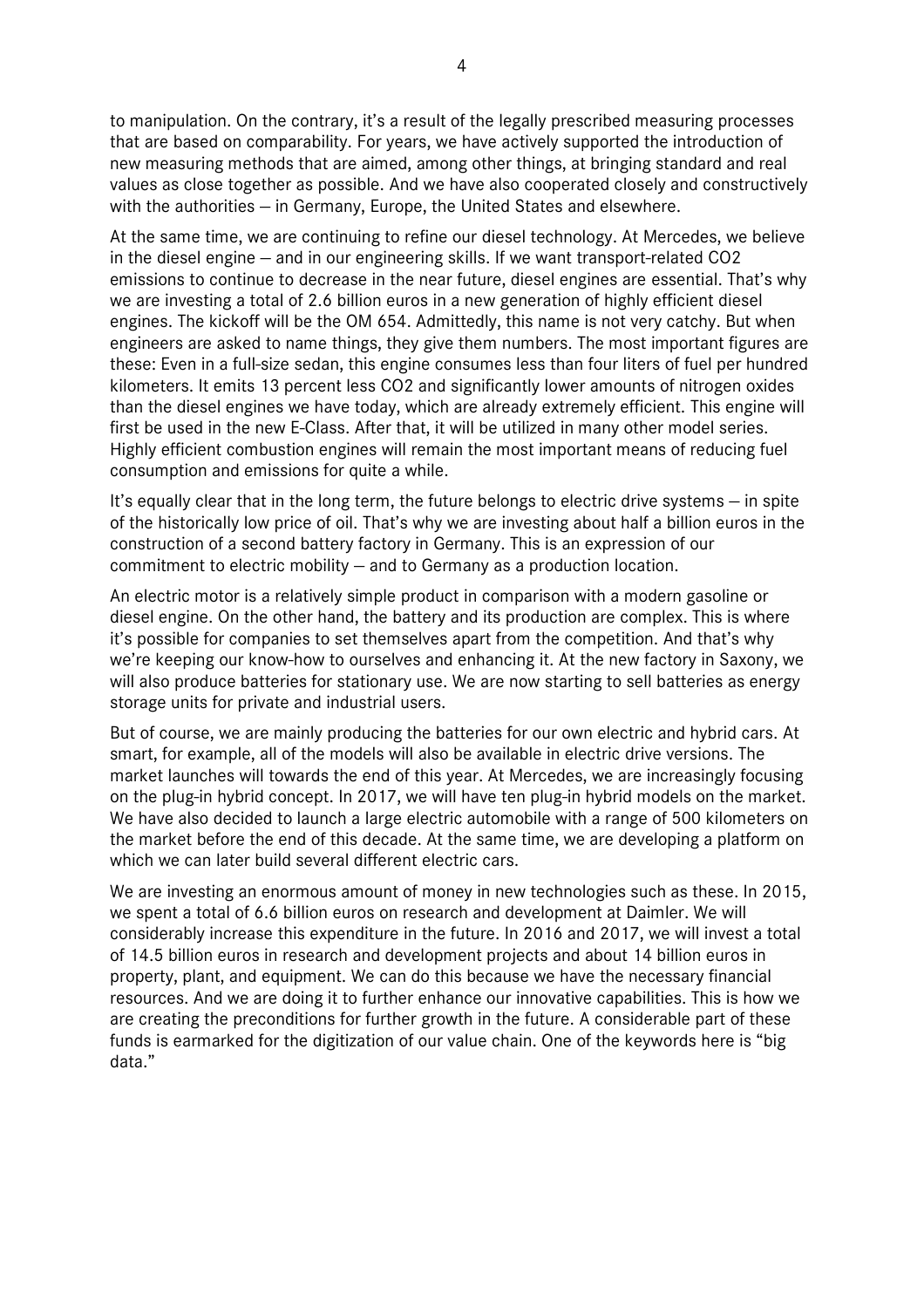### **Big data and autonomous driving**

When people talk about data, especially in Germany, they quickly end up discussing data protection, data misuse, and data theft. Here as elsewhere, the focus is often on the risks involved. It's equally important, however, to talk about the opportunities that the use of data will offer – especially in the area of autonomous driving.

The total volume of data that people produce doubles every two years. Scientists say that the total volume of data could reach the unimaginable figure of 40 trillion gigabytes by 2020. That's a number with 12 zeros. The question is: What are we doing with all that data? The way to derive significant added value for our customers from this mountain of data is connectivity.

The human brain and the intelligent car operate according to the same logic. Both of them gather data from various sources in order to correctly interpret the context. For this purpose, human beings use their eyes, ears and other senses. Cars use cameras, radar and other sensors. There's also a difference in the ways cars and people process this information. For example, each of you is now sitting on a chair. But how does your brain know that it's really a chair? And how do you identify a chair that looks like this? Or like this? On the basis of our life experience, we know that all of them are chairs. We interpret our perceptions and experiences. Why am I telling you all this, you may ask. Because cars have not been able to interpret very much so far.

For example, if an autonomously driving vehicle is programmed to strictly obey the traffic laws, it will remain standing behind a car that is double-parked. It will probably stay there forever. It will never lose its patience. It will never cross the white line. By contrast, we human beings are not always very good at obeying the rules. But we are capable of learning. A truly intelligent car needs both capabilities. It must obey the rules, and it must also be able to reach its own conclusions and make its own decisions. We will teach our cars both of these capabilities, step by step.

And the data that are gathered in road traffic are immensely valuable for this process. When hundreds of thousands of networked cars are on the road in the not-so-distant future, they can train one another, thanks to "swarm intelligence." We are taking the next step in this direction with the new E-Class. Not only can it follow the vehicle ahead of it at a speed of 210 km/h, it also parks itself in narrow spaces, changes lanes independently, recognizes pedestrians and cross traffic, and brakes automatically in emergency situations. The new E-Class is also the world's first series-produced vehicle with car-to-X communication. In other words, the E-Class shares information with other cars and with the infrastructure. This connectivity creates fantastic possibilities for the future of mobility — not only for cars, but for other systems as well. For example, it will enable us to organize the transportation of products and materials more effectively.

#### **Connectivity in road freight transport**

Truck transport is the backbone of the world economy. In Europe, trucks are responsible for three quarters of domestic freight transport. And the volume of worldwide transport is increasing; it could triple by 2050. However, the logistics network is not capable of handling this increase. There are too many empty runs and too much time is lost during loading and unloading, in traffic jams, and at parking lots. One reason for that is the lack of real-time information. The connected truck can provide this information. This will significantly increase the efficiency of road freight transport. In the future, the connected truck will identify wear and tear on its own at an early stage and make an appointment with the workshop.

Moreover, the cargo capacity of trucks can be used much more efficiently. Platforms for ridesharing have already existed for quite a while. In the future, there will be platforms for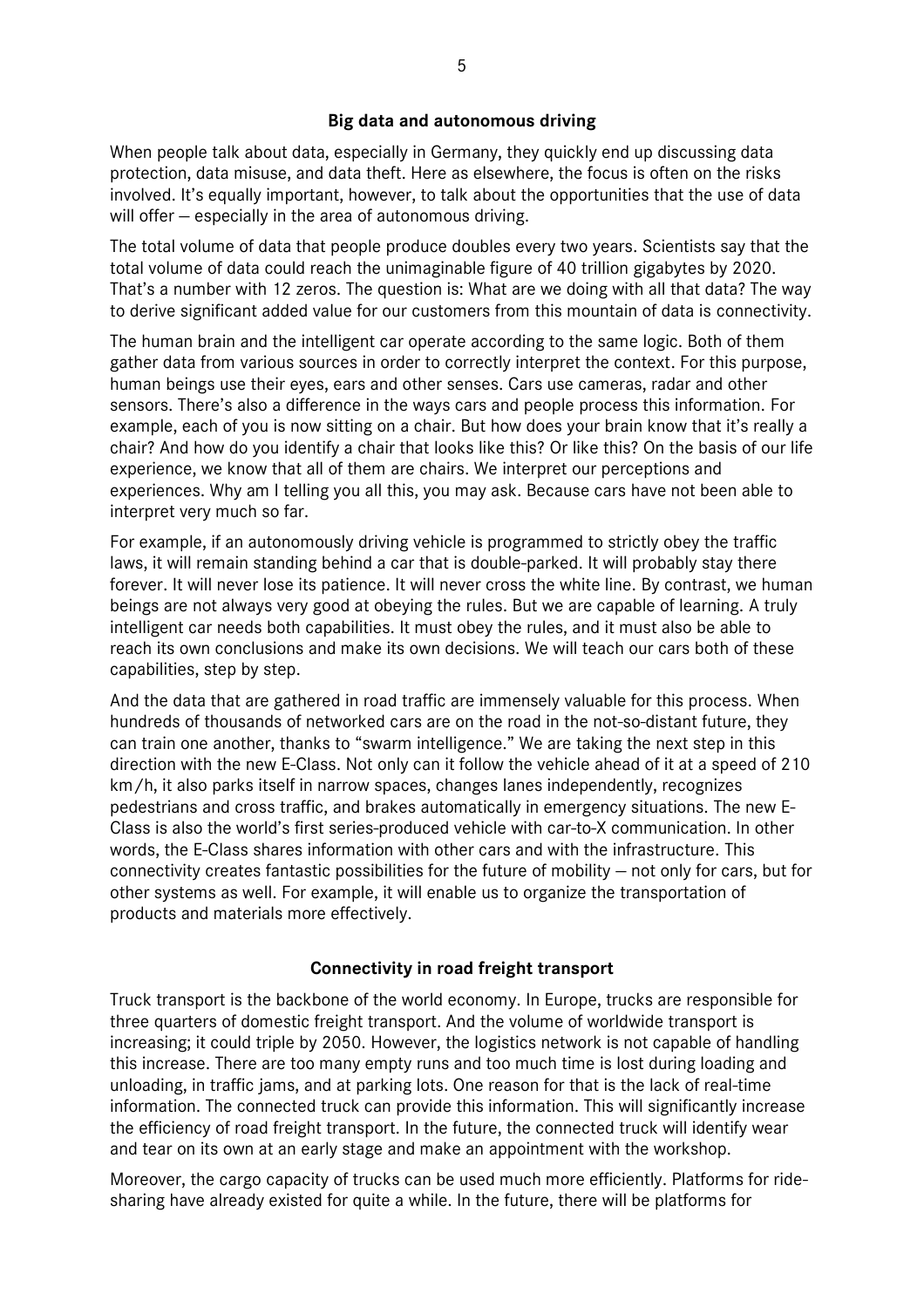matching up freight with the available cargo capacity. And if connected trucks and cars are sharing traffic information in real time, the infrastructure can also be used much more efficiently. That will result in less time lost, lower emissions, and greater safety. Daimler is the driving force behind this development. We have been offering telematics solutions on the market for the past 15 years. We've already connected more than 365,000 vehicles all over the world with FleetBoard and Detroit Connect. We are now expanding this business. By 2020, we will invest about half a billion euros in connectivity for trucks.

In early March, we became the first truck producer worldwide to send out a truck "platoon" on a German highway. The term "platooning" refers to a group of several autonomously driving trucks that are connected with each other via Wi-Fi and thus can drastically reduce the distances between them on the highway. What advantages does this bring? It improves aerodynamics and thus reduces fuel consumption. It improves safety. And it creates space. Because three trucks driving as a platoon require only half as much space on the highway as three trucks driving separately. That's why we want to develop this concept further.

But it's not only a question of improving our products — digitization involves a lot more. It affects the entire value chain.

### **Digitization of the value chain**

Let's take a look at production. Many people are afraid of smart robots. And of course, I understand that people with jobs in industrial production are wondering if the day will come when they are no longer needed. We think it won't! For example, on our assembly-line automation has passed its peak. In some cases we are even reducing our use of robots. That's because today, we offer a wide range of models, versions and options. That requires flexibility in our production processes. And that's where robots reach their limits. The experience, creativity and flexibility of human beings will continue to be irreplaceable in auto production.

Nonetheless, robots will continue to play an important role — but they will be in much closer contact with human workers in the future. Today, a step in the assembly process can, as a rule, be carried out either by human employees or by robots. In the future, robots and people will work together hand in hand. That will enable both of them to contribute something: the cognitive superiority of human beings and the power and precision of robots.

Let's also look at the digital development process. In the 1970s, computer images with 1,000 pixels were a big deal. A decade later, that figure was 25 times greater. Today we've got computer images with up to 80 million pixels. Consequently, we can precisely depict a new model as a digital prototype at an early stage of its development. So, before a new automobile even gets close to our wind tunnel, it has already gone through many test runs as a data model.

Nonetheless, we still rely implicitly on the toughest testing process of all: the passion of our development engineers. Not many of our customers will drive their Mercedes through a desert or across a frozen lake. But we will make sure they could do that if they wish. As you can see, we're not giving up our uncompromising claim to top quality. I can promise you that in the future, a Mercedes will still be a Mercedes. But we will expand our core business step by step in order to make individual mobility more connected. In this area as well, a pioneering spirit reaps rewards.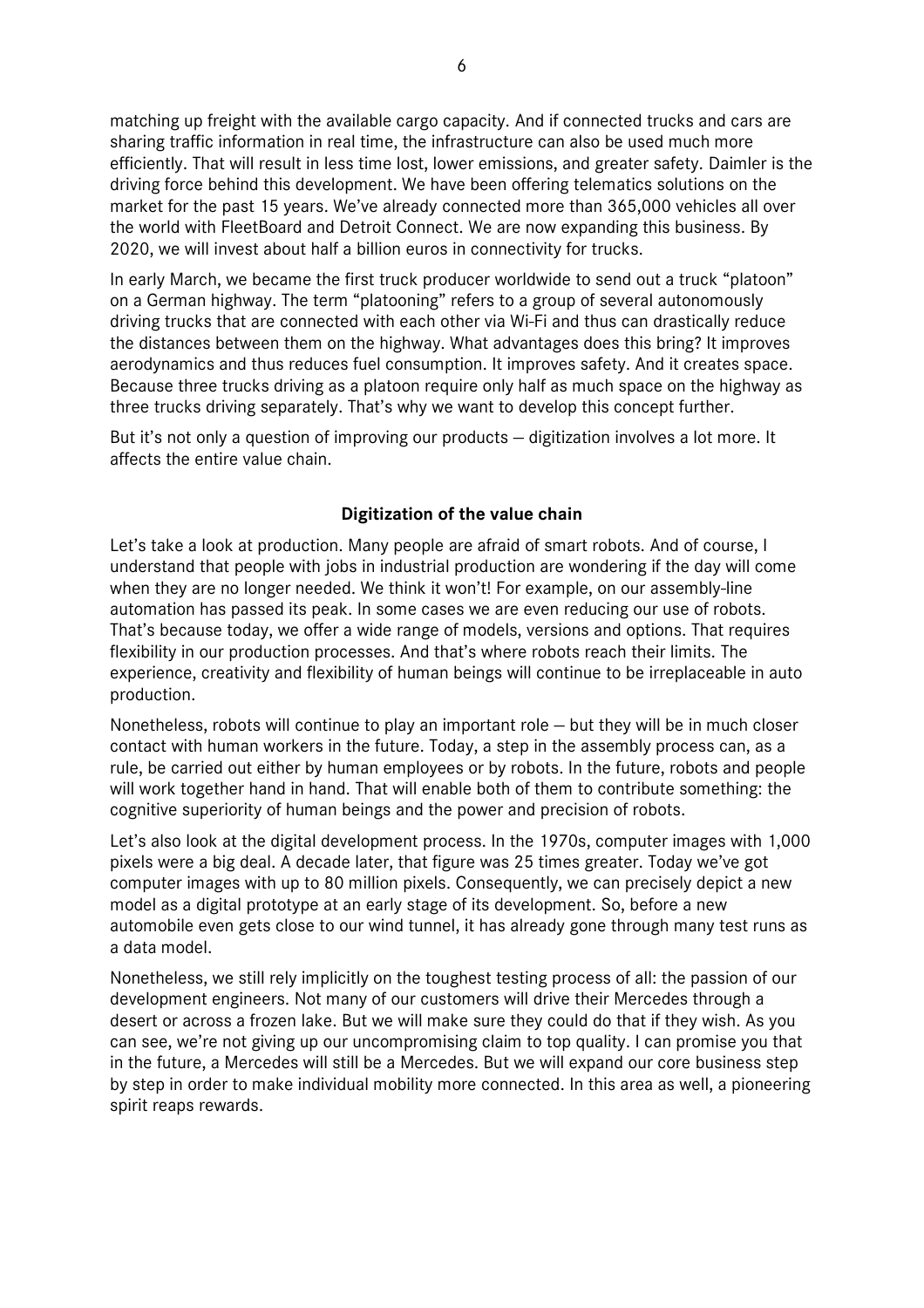#### **New business models**

In recent years we have substantially expanded our range of mobility services. car2go has become the world's leading car-sharing company in a very short period of time. And people are using our moovel app to find and reserve the best transport connection between point A and point B. mytaxi is yet another component of this strategy. With this app, you can order a taxi and follow its progress in real time on your smartphone. You also pay for the taxi via your smartphone, and you receive the receipt as an e-mail. At the end of your ride, you can post an evaluation.

Today, mytaxi is being used in 40 cities all over Europe. And experience has shown that people who have used it once generally become regular users. The number of rides tripled in 2015 alone. And it looks as though the trend will continue. Three weeks ago, mytaxi became a partner of Google Maps in Germany and Spain. Customers in these two countries who are planning a route will now receive information about how long a taxi needs to travel this route and how much it costs. This app will benefit the drivers by bringing them additional customers. All in all, mytaxi is not a threat to the taxi business, but rather an opportunity. This is important for us, because taxis and Mercedes simply belong together.

Another example of future growth is the long-distance bus business. The liberalization of bus transportation in Germany in early 2013 established a completely new market in a matter of months. Last year, long-distance buses transported a record number of over 20 million passengers in Germany. As the leading bus manufacturer, we took advantage of this development from the very start. And that has paid off: 55 percent of long-distance buses in Germany come from Daimler.

## **Cultural transformation of the Daimler team**

Ladies and gentlemen,

At the beginning of my speech I spoke of a basic orientation of our company. This basic orientation cannot be simply decreed, but it can be encouraged. And I'd like to briefly talk about that in my conclusion. When I ask newly employed young colleagues how they feel about Daimler after the first few months, they often say, "Daimler is a great employer." That's true, of course. And when they're asked for details, they sometimes say two things. Firstly, there are some things that don't really have to exist, such as certain hierarchies or coordination loops or many of our rules and prescribed processes. We are absolutely determined to change that. We are taking a critical look at the aspects of our corporate culture that still unnecessarily slow us down.

For example, it's time to establish a new leadership culture. And it will begin with a new approach: The momentum will come from a team consisting of international colleagues from all of our units and all the levels of our hierarchy. Our hierarchical structure, our meeting culture and our methods of evaluating performance — all of them will be closely examined. The only parameter for this process will be that there are no parameters. I look forward to seeing what future opportunities this process will create for Daimler.

However, from my perspective, there's one area of our corporate culture where there's no need for a change. And that's the second point that is often made by new colleagues in particular: The thing that more than compensates for all of the challenges is the opportunity to work together with incredibly talented and committed people. And this commitment goes far beyond people's jobs. For example, the head of transport logistics at our plant in Untertürkheim drives a truck for the aid initiative "Star Care." The donations collected by this aid initiative benefit charitable projects in the region. A colleague from our technology factory